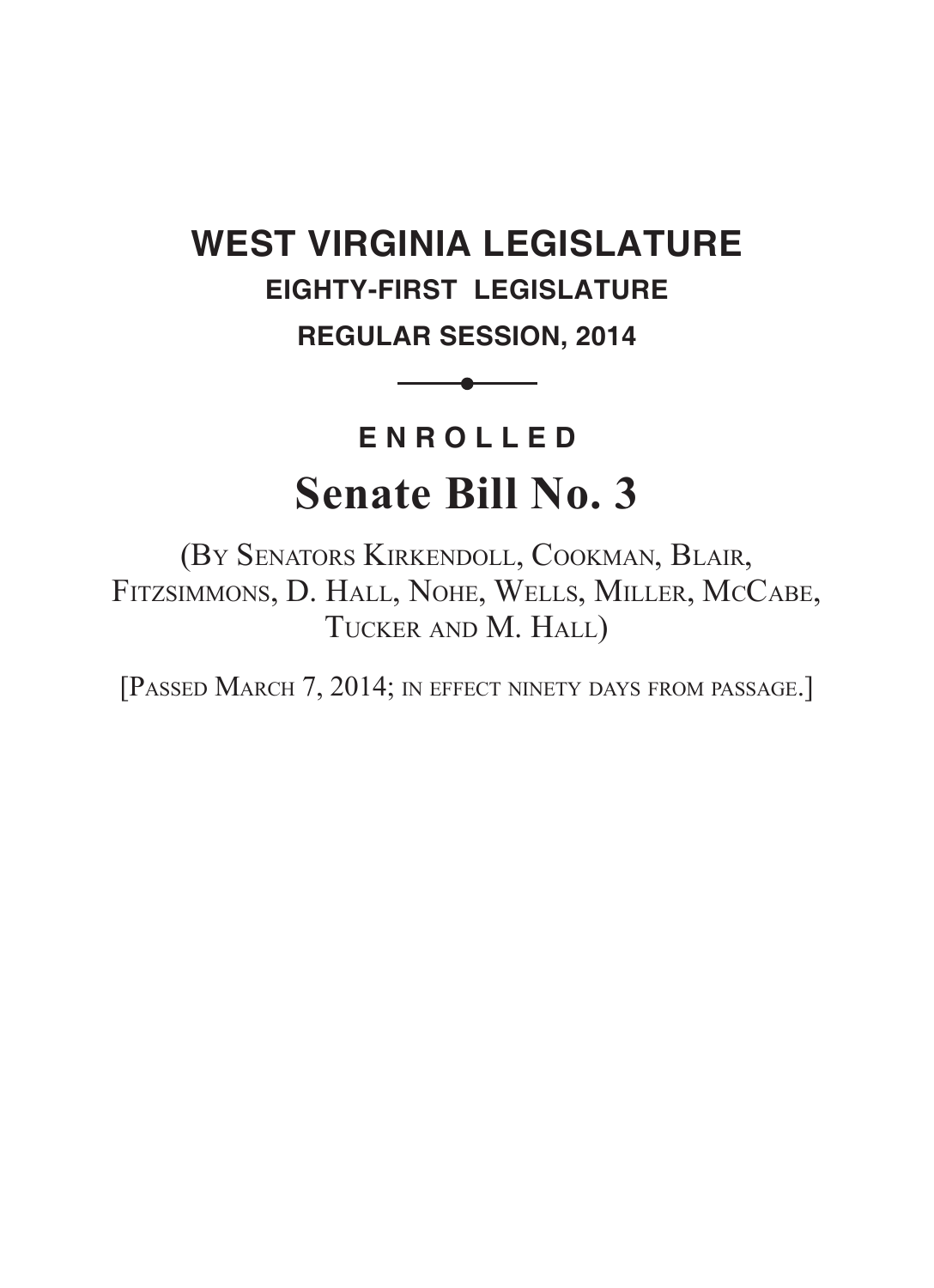#### **ENR OLLED**

## **Senate Bill No. 3**

(BY SENATORS KIRKENDOLL, COOKMAN, BLAIR, FITZSIMMONS, D. HALL, NOHE, WELLS, MILLER, MCCABE, TUCKER AND M. HALL)

[Passed March 7, 2014; in effect ninety days from passage.] \_\_\_\_\_\_\_\_\_\_

 $\frac{1}{2}$ 

AN ACT to amend the Code of West Virginia, 1931, as amended, by adding thereto a new article, designated §36-12-1, §36-12-2, §36-12-3, §36-12-4, §36-12-5, §36-12-6, §36-12-7, §36-12-8, §36-12-9, §36-12-10, §36-12-11, §36-12-12, §36-12-13, §36-12-14, §36-12-15, §36-12-16 and §36-12-17, all relating to creating the Uniform Real Property Transfer on Death Act; authorizing the transfer of real property effective at the time of a transferor's death; providing for applicability and nonexclusivity of this method of transferring real property; providing that a transfer on death deed is revocable and nontestamentary; establishing the capacity of transferor; setting forth requirements for a transfer on death deed; providing that transfer on death deed exempt from payment of excise tax on the privilege of transferring real estate; providing that notice, delivery, acceptance or consideration are not required; providing requirements for revocation of deed; setting forth the effect of transfer on death deed during a transferor's life and effect of the deed at transferor's death; providing a disclaimer; providing for liberal construction; providing for uniformity of application and construction; setting forth article's relation to the Electronic Signatures in Global and National Commerce Act; and defining terms.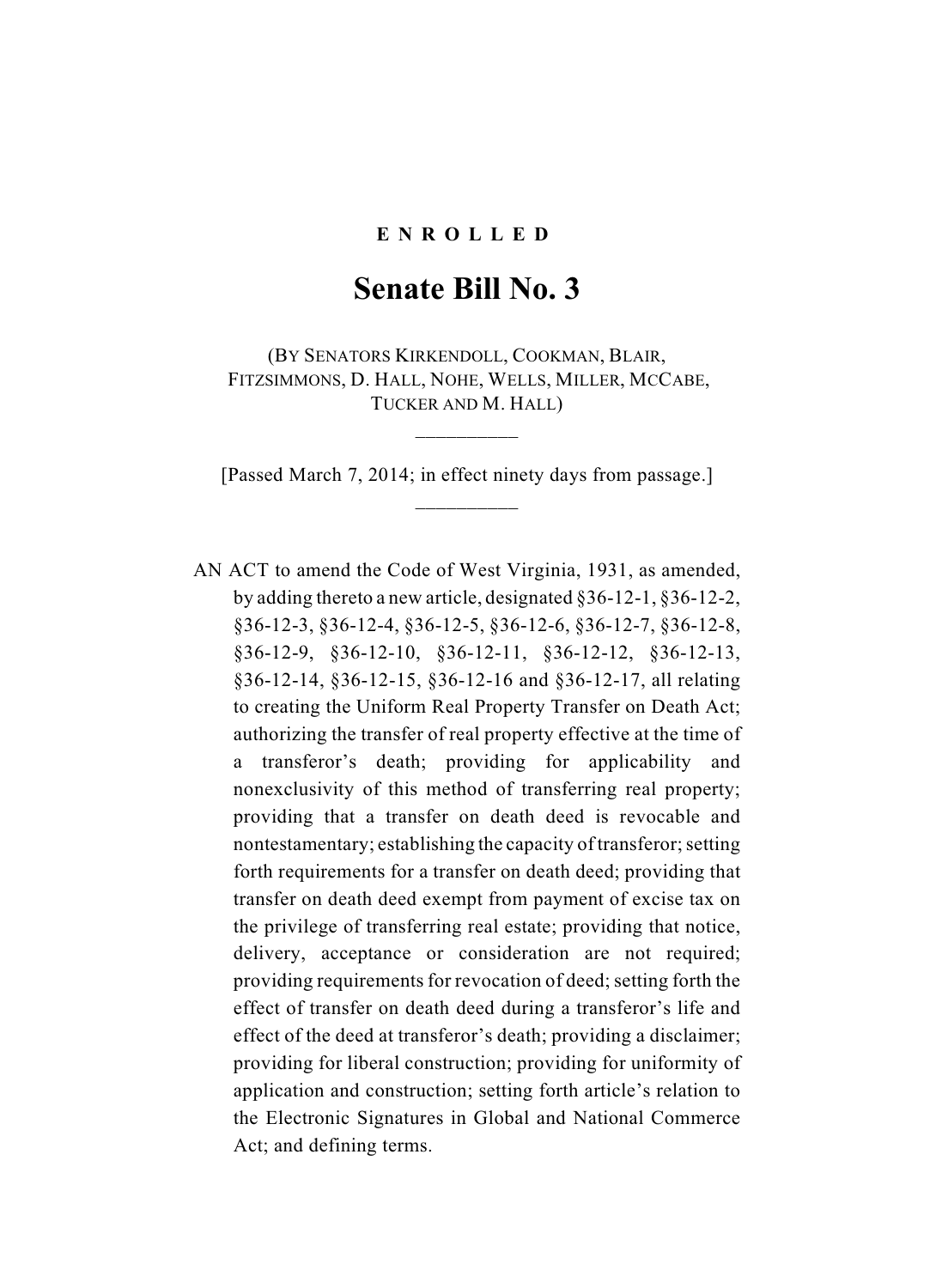Enr. S. B. No. 3] 2

*Be it enacted by the Legislature of West Virginia:*

That the Code of West Virginia, 1931, as amended, be amended by adding thereto a new article, designated §36-12-1, §36-12-2, §36-12-3, §36-12-4, §36-12-5, §36-12-6, §36-12-7, §36-12-8, §36-12-9, §36-12-10, §36-12-11, §36-12-12, §36-12-13, §36-12-14, §36-12-15, §36-12-16 and §36-12-17, all to read as follows:

## **ARTICLE 12. UNIFORM REAL PROPERTY TRANSFER ON DEATH ACT.**

#### **§36-12-1. Short Title.**

- 1 This article may be cited as the Uniform Real Property
- 2 Transfer on Death Act.

#### **§36-12-2. Definitions.**

1 In this article:

- 2 (1) "Beneficiary" means a person who receives property 3 under a transfer on death deed.
- 4 (2) "Contingent beneficiary" means a person designated 5 in a transfer on death deed to receive property only if a 6 different person fails to survive the transferor.
- 7 (3) "Designated beneficiary" means a person designated 8 to receive property in a transfer on death deed. The term 9 includes contingent beneficiaries.
- 10 (4) "Joint owner" means an individual who owns 11 property concurrently with one or more other individuals 12 with a right of survivorship.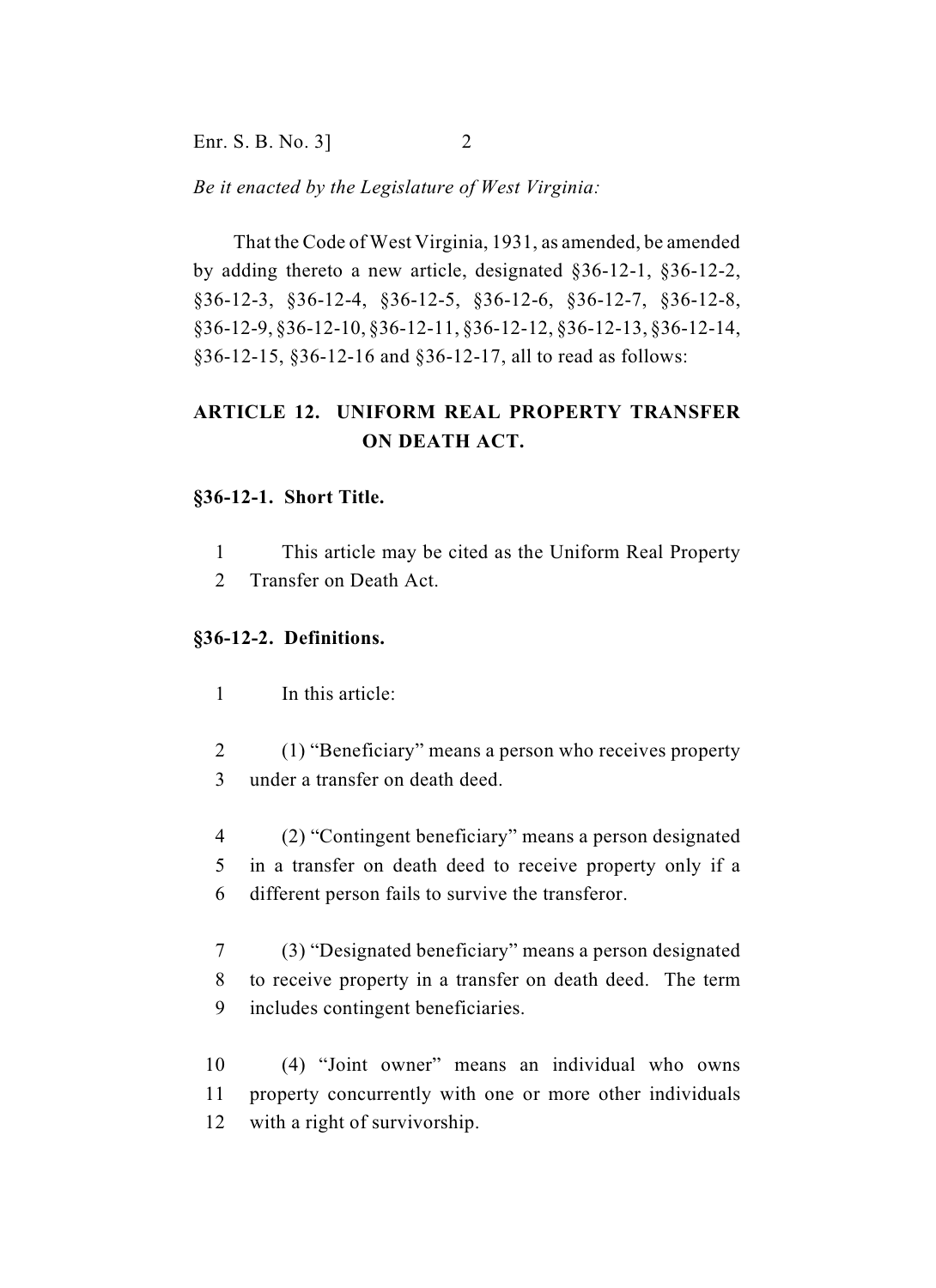(5) "Person" means an individual, corporation, business trust, estate, trust, partnership, limited liability company, association, joint venture, public corporation, government or governmental subdivision, agency or instrumentality, or any other legal or commercial entity.

 (6) "Property" means an interest in real property located in this state which is transferable on the death of the owner.

 (7) "Transfer on death deed" means a deed authorized 21 under this article

 (8) "Transferor" means an individual who makes a transfer on death deed.

## **§36-12-3. Applicability.**

- This article applies to a transfer on death deed made on
- or after the effective date of this article, by a transferor dying
- on or after the effective date of this article.

## **§36-12-4. Nonexclusivity.**

- This article does not affect any method of transferring
- property otherwise permitted under the law of this state.

## **§36-12-5. Transfer on death deed authorized.**

- An individual may transfer property to one or more
- beneficiaries or contingent beneficiaries effective at the
- transferor's death by a transfer on death deed.

## **§36-12-6. Transfer on death deed revocable.**

- A transfer on death deed is revocable even if the deed or
- another instrument contains a contrary provision.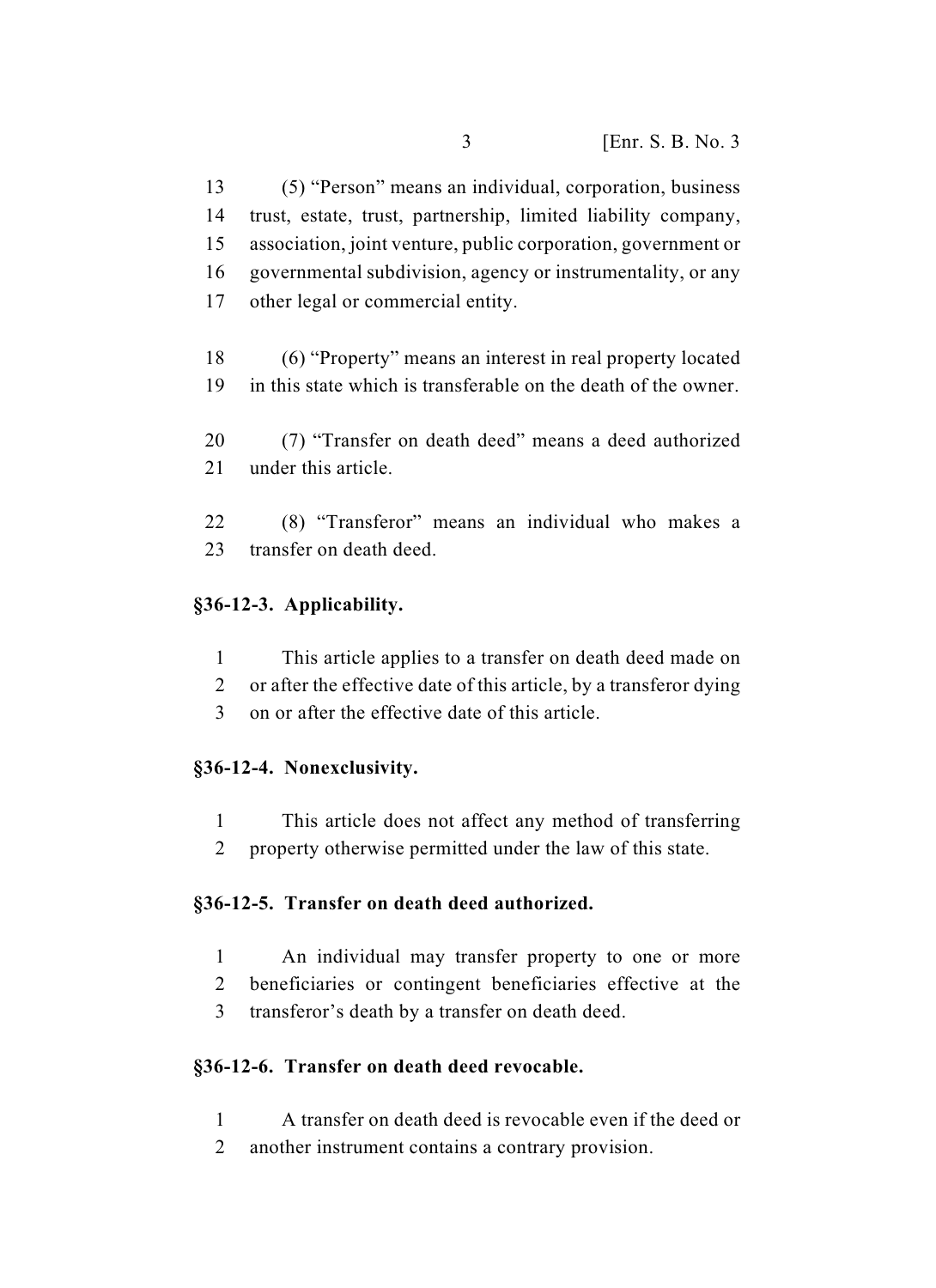#### **§36-12-7. Transfer on death deed nontestamentary.**

A transfer on death deed is nontestamentary.

#### **§36-12-8. Capacity of transferor.**

 The capacity required to make or revoke a transfer on death deed is the same as the capacity required to make a will.

#### **§36-12-9. Requirements.**

A transfer on death deed:

 (1) Except as otherwise provided in subdivision (2) of this section, must contain the essential elements and formalities of a properly recordable *inter vivos* deed;

- (2) Must state that the transfer to the designated beneficiary is to occur at the transferor's death; and
- (3) Must be recorded before the transferor's death in the office of the clerk of the county commission in the county where the property is located: *Provided,* That, notwithstanding section two, article twenty-two, chapter eleven of this code, a transfer on death deed is exempt from the payment of excise tax on the privilege of transferring real estate for the reason that no interest in the property is at the time of recording being passed to the beneficiary and the deed remains revocable until the death of the transferor.

## **§36-12-10. Notice, delivery, acceptance and consideration not required.**

A transfer on death deed is effective without: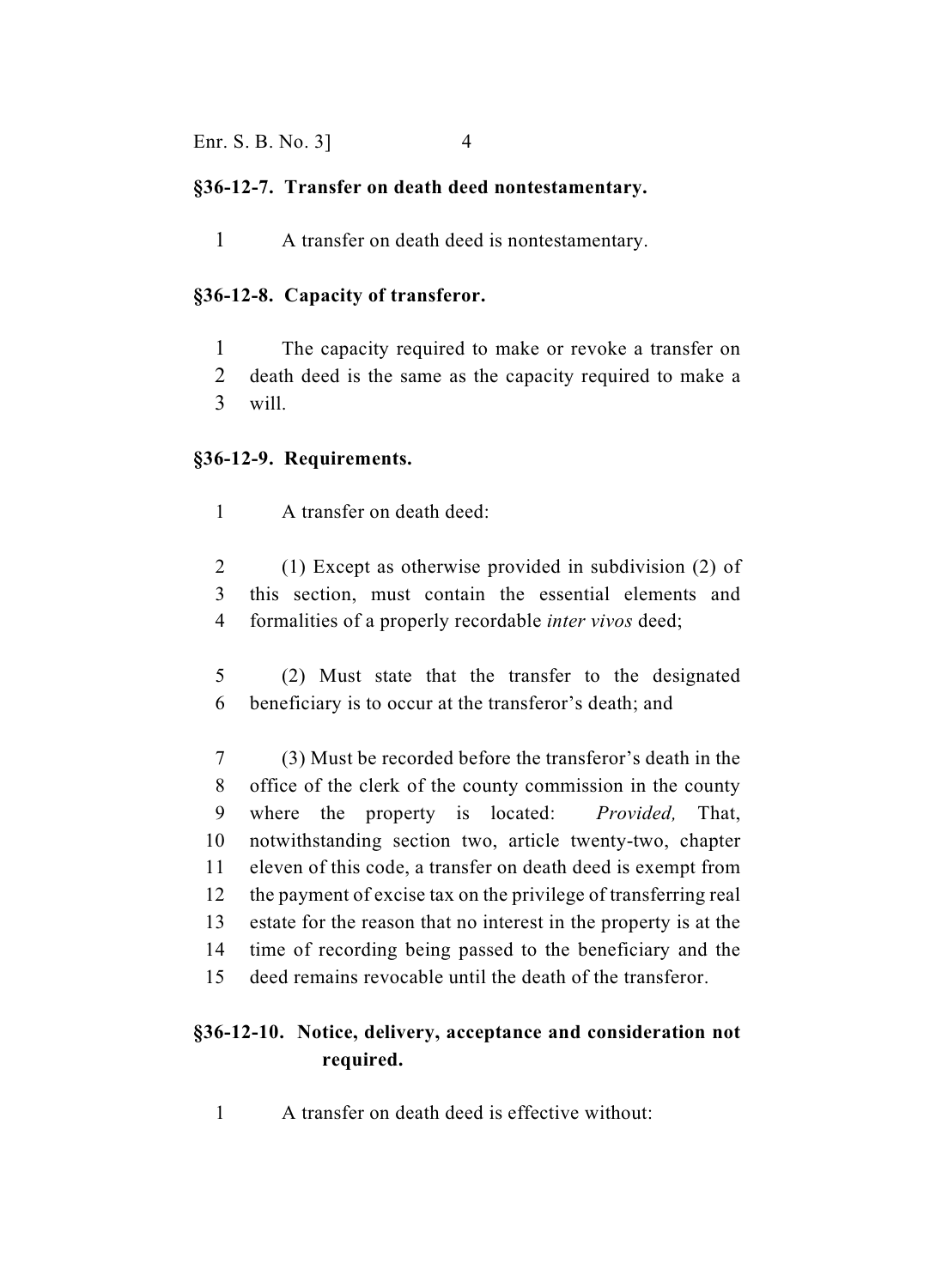(1) Notice or delivery to or acceptance by the designated beneficiary during the transferor's life; or

(2) Consideration.

## **§36-12-11. Revocation by instrument authorized; revocation by act not permitted.**

 (a) Subject to subsection (b) of this section, an instrument is effective to revoke a recorded transfer on death deed, or any part of it, only if the instrument:

(1) Is one of the following:

 (A) A transfer on death deed that revokes the deed or part of the deed expressly or by inconsistency;

 (B) An instrument of revocation that expressly revokes the deed or part of the deed; or

 (C) An *inter vivos* deed that expressly revokes the transfer on death deed or part of the deed; and

 (2) Is acknowledged by the transferor after the acknowledgment of the deed being revoked and recorded before the transferor's death in the public records in the office of the clerk of the county commission of the county where the deed is recorded.

 (b) If a transfer on death deed is made by more than one transferor:

 (1) Revocation by a transferor does not affect the deed as to the interest of another transferor; and

 (2) A deed of joint owners is revoked only if it is revoked by all of the living joint owners.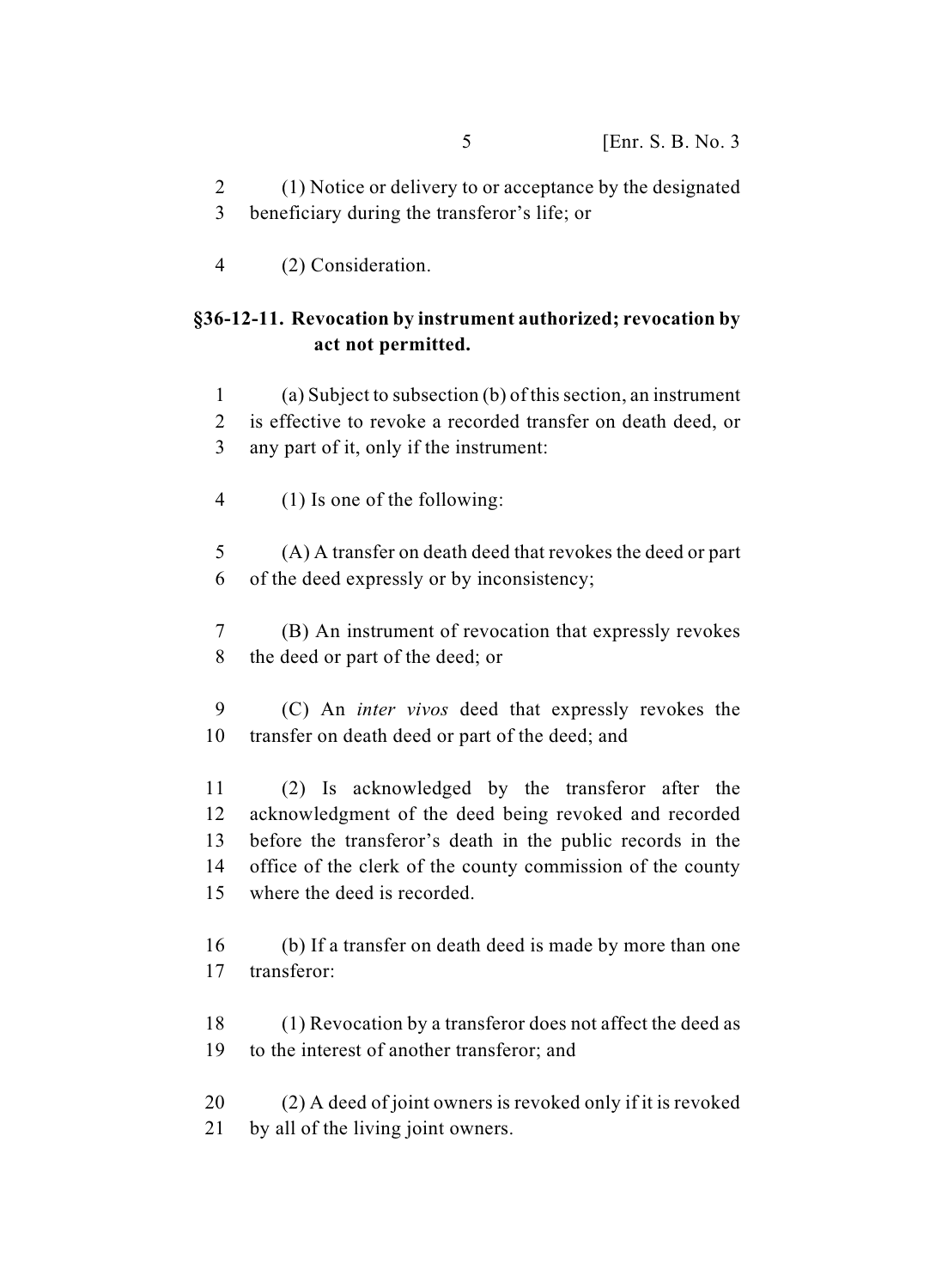#### Enr. S. B. No. 3] 6

- (c) After a transfer on death deed is recorded it may not be revoked by a revocatory act on the deed.
- (d) This section does not limit the effect of an *inter vivos* transfer of the property.

## **§36-12-12. Effect of transfer on death deed during transferor's life.**

- During a transferor's life, a transfer on death deed does not:
- (1) Affect an interest or right of the transferor or any other owner, including the right to transfer or encumber the property;
- (2) Affect an interest or right of a transferee, even if the transferee has actual or constructive notice of the deed;
- (3) Affect an interest or right of a secured or unsecured creditor or future creditor of the transferor even if the creditor has actual or constructive notice of the deed;
- (4) Affect the transferor's or designated beneficiary's eligibility for any form of public assistance;
- (5) Create a legal or equitable interest in favor of the designated beneficiary; or
- (6) Subject the property to claims or process of a creditor of the designated beneficiary.

## **§36-12-13. Effect of transfer on death deed at transferor's death.**

- (a) Except as otherwise provided in the transfer on death
- deed in this article, section six, article one, chapter forty-one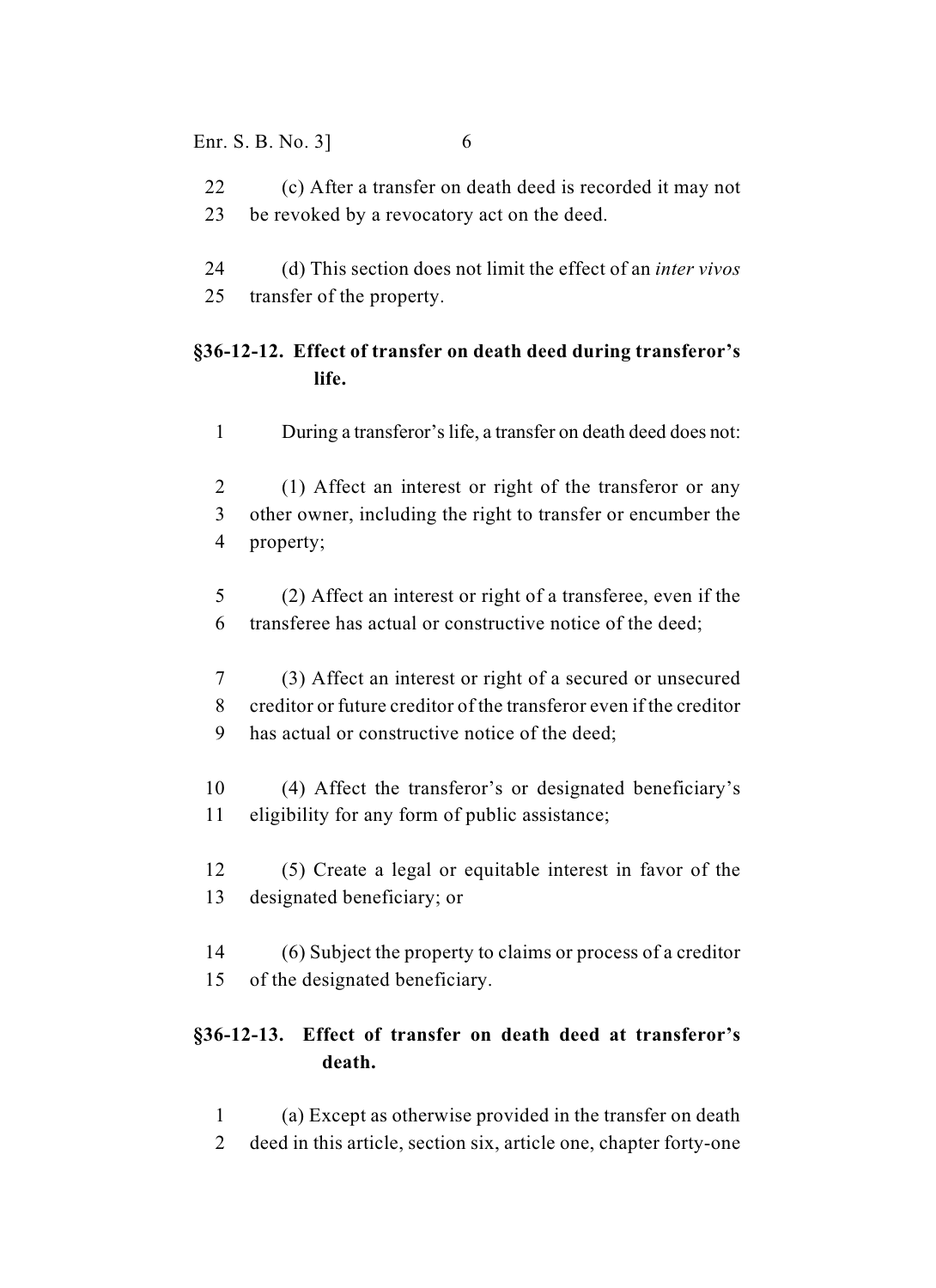of this code, section three, article three, chapter forty-one of this code, article three, chapter forty-two of this code, section two, article four, chapter forty-two of this code or article five, chapter forty-two of this code, on the death of the transferor the following rules apply to property that is the subject of a transfer on death deed and owned by the transferor at death:

 (1) Subject to subdivision (2) of this subsection, the interest in the property is transferred to the designated beneficiary in accordance with the deed.

 (2) The interest of a designated beneficiary is contingent on the designated beneficiary surviving the transferor. The interest of a designated beneficiary that fails to survive the transferor lapses.

 (3) Subject to subdivision (4) of this subsection, concurrent interests are transferred to the beneficiaries in equal and undivided shares with no right of survivorship.

 (4) If the transferor has identified two or more designated beneficiaries to receive concurrent interests in the property, the share of one which lapses or fails for any reason is 22 transferred to the other, or to the others in proportion to the interest of each in the remaining part of the property held concurrently.

 (b) Subject to article two, chapter thirty-nine and chapter thirty-eight of this code, a beneficiary takes the property subject to all conveyances, encumbrances, assignments, contracts, mortgages, liens and other interests to which the property is subject at the transferor's death. For purposes of this subsection, article two, chapter thirty-nine and chapter thirty-eight of this code, the recording of the transfer on death deed is deemed to have occurred at the transferor's death.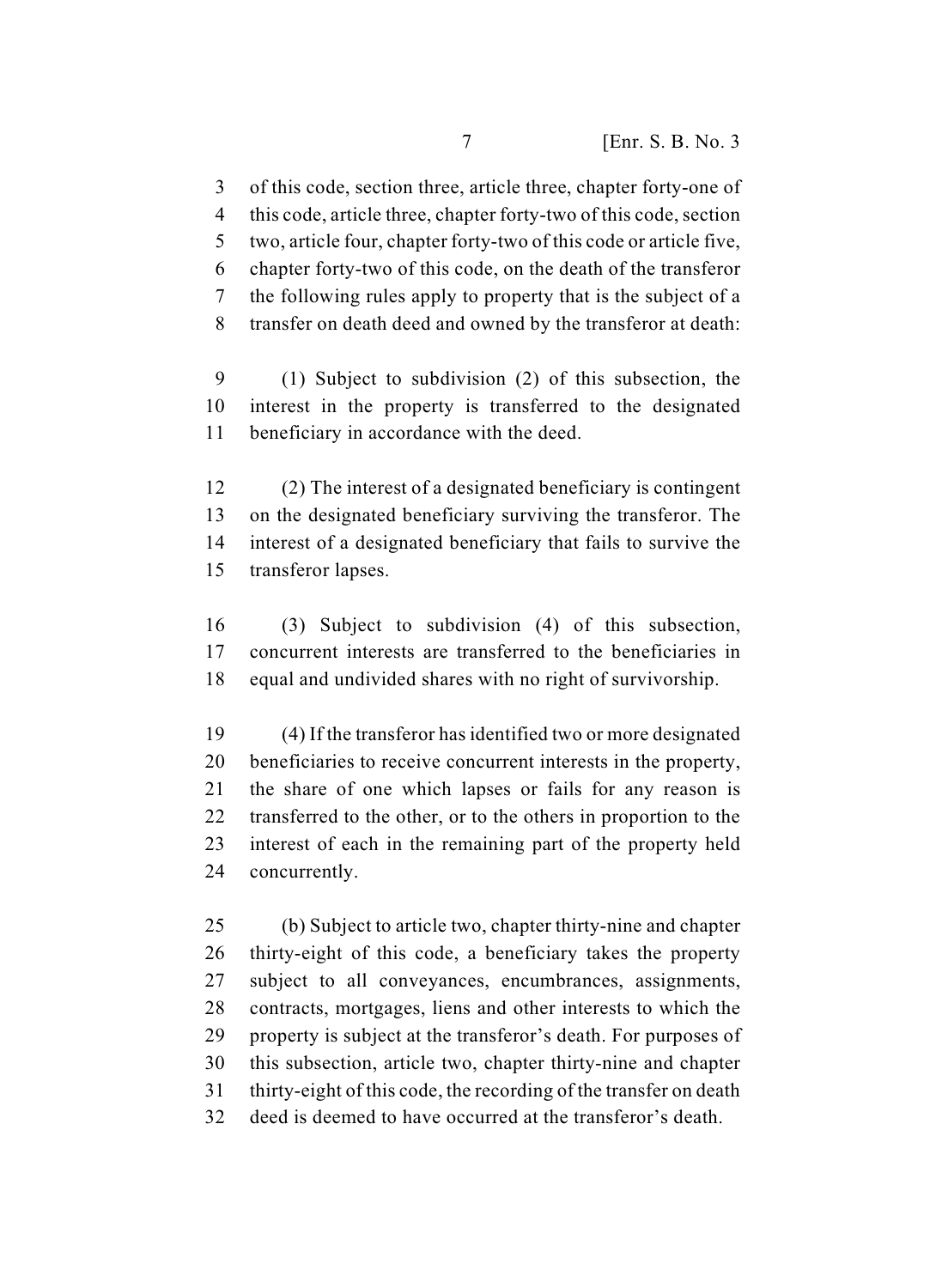Enr. S. B. No. 3] 8

(c) If a transferor is a joint owner and is:

 (1) Survived by one or more other joint owners, the property that is the subject of a transfer on death deed belongs to the surviving joint owner or owners with right of survivorship; or

- (2) The last surviving joint owner, the transfer on death deed is effective.
- (d) A transfer on death deed transfers property without covenant or warranty of title even if the deed contains a
- contrary provision.

## **§36-12-14. Disclaimer.**

- A beneficiary may disclaim all or part of the beneficiary's
- interest as provided by article six, chapter forty-two of this code.

## **§36-12-15. Prior transfer on death liberally construed.**

 (a) Any transfer on death deed properly recorded in an office of the clerk of a county commission before the effective date of this article containing language that shows a clear intent to designate a transfer on death beneficiary shall be liberally construed to do so.

 (b) Any survivorship clause in a deed properly recorded before the effective date of this article in an office of the clerk of a county commission that attempts to create a right of survivorship tenancy, which survivorship tenancy otherwise fails, but otherwise is an effective deed, and shows a clear intent to designate a beneficiary to receive the property upon death of one or more cotenants by survivorship shall be liberally construed to be an effective transfer on death deed governed by this article.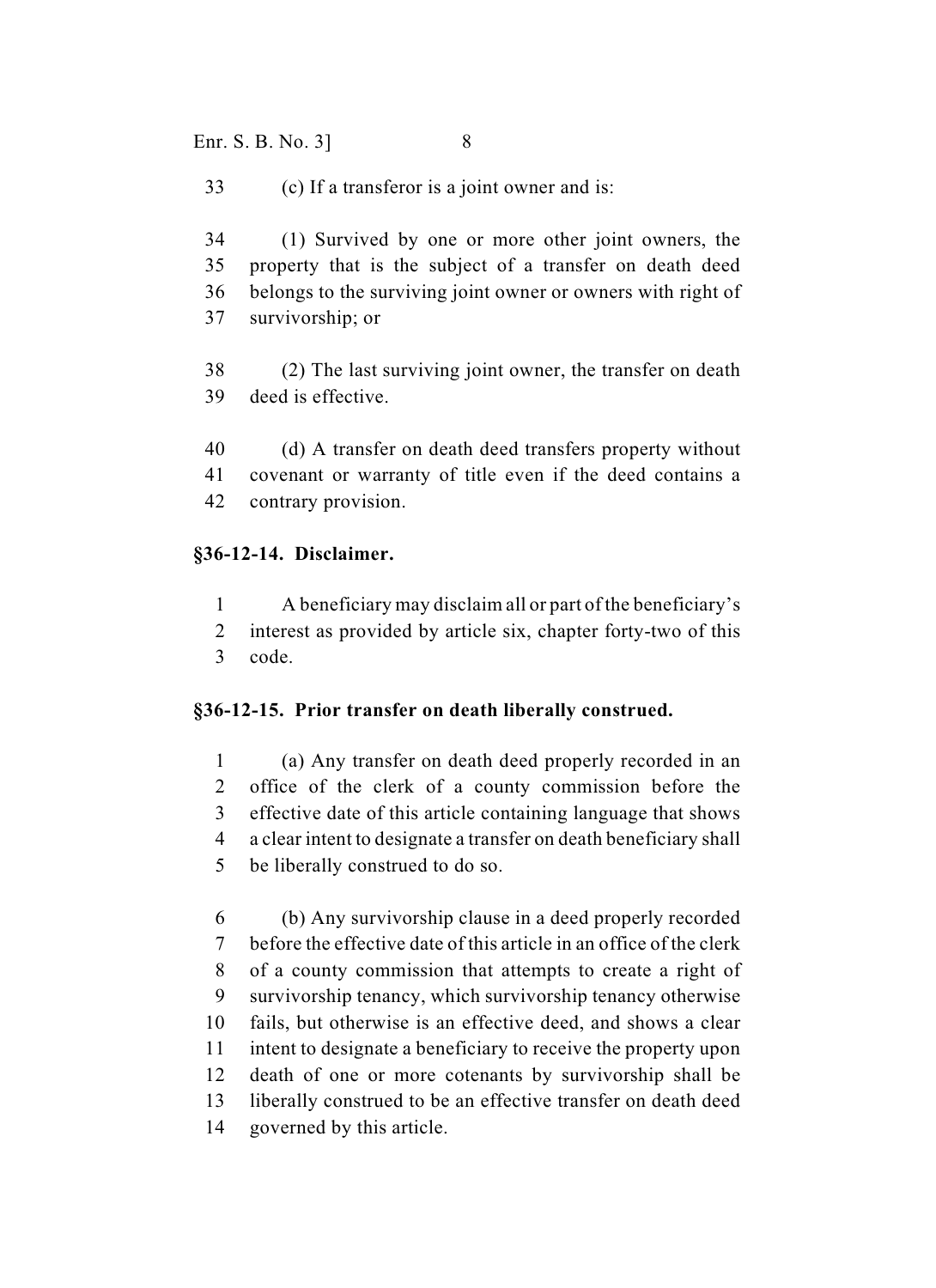#### **§36-12-16. Uniformity of application and construction.**

- In applying and construing this uniform act, consideration
- must be given to the need to promote uniformity of the law
- with respect to its subject matter among the states that enact
- it.

## **§36-12-17. Relation to Electronic Signatures in Global and National Commerce Act.**

- This article modifies, limits and supersedes the federal
- Electronic Signatures in Global and National Commerce Act,
- 15 U. S. C. §7001, *et seq*., but does not modify, limit or
- supersede section 101(c) of that act, 15 U. S. C. §7001(c), or
- authorize electronic delivery of any of the notices described
- in section 103(b) of that act, 15 U. S. C. §7003(b).